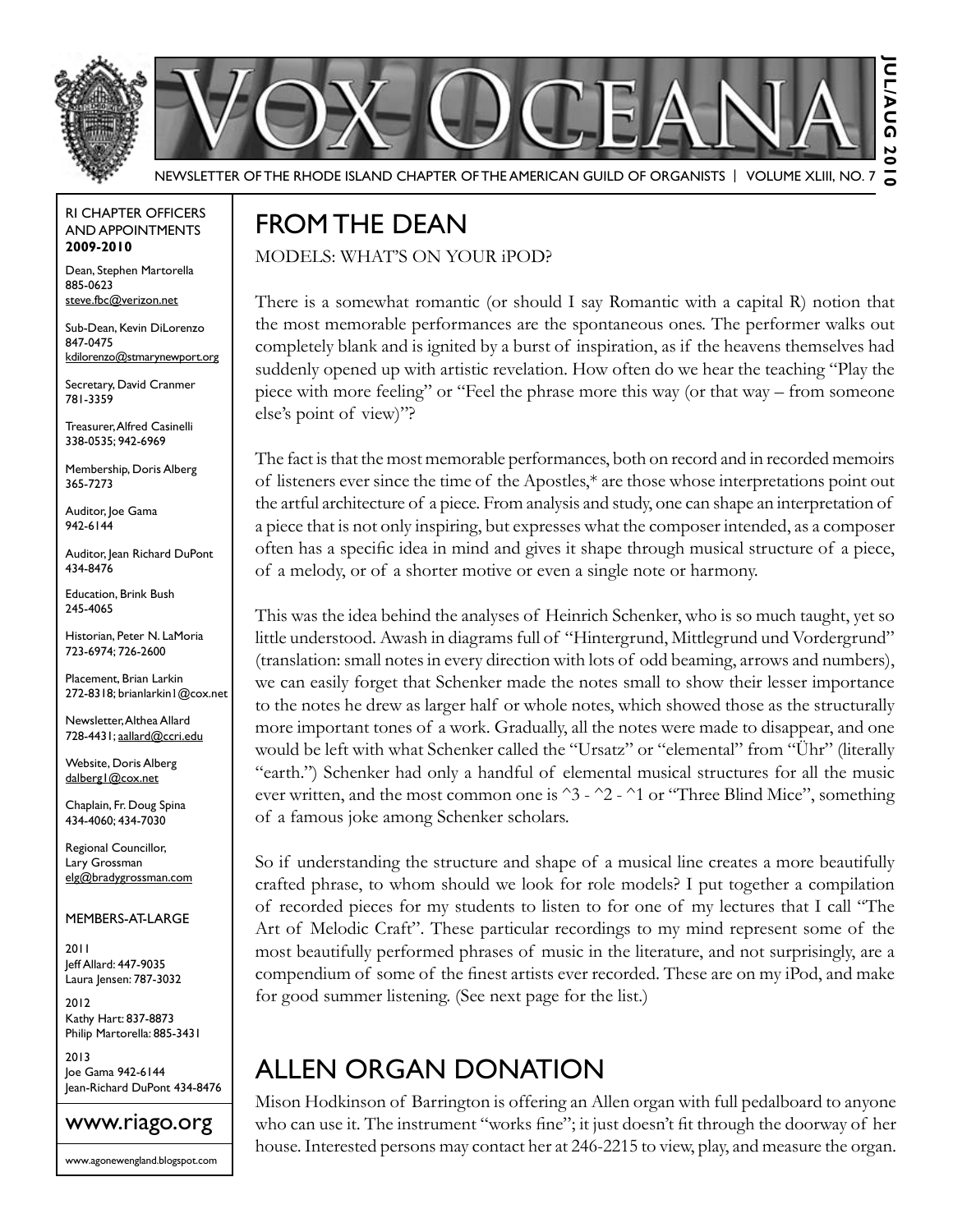## Martorella's listening list

Fritz Wunderlich Beethoven *Zärtliche Liebe* ("Ich liebe dich") Schubert *An die Musik*, D547 Schumann Im Monat Mai Nicolai Gedda Gounod *Salut! Demeure* (Faust) Birgit Nilsson Sibelius *Var et en dröm?*  Jaqueline du Pré (with Barbirolli, London Symphony Orchestra) Elgar *Adagio* (Cello Concerto) Gregor Piatagorsky w/Rubenstein Brahms *Sonata No. 1 in E Minor* (1st movement) Nathaniel Rosen & Arturo Delmoni Beethoven *Andante in* F (the "Andante favori" rescued from a fiery death in Beethoven's fireplace by his biographer, in a version for trio) Arturo Delmoni ("Songs My Mother Taught Me" album) Vieuxtemps *Romance Desespoir* Faure *Après Un Rêve* Anything by David Oistrach Jascha Heifetz (with Reiner, Chicago Symphony Orchestra) Mendelssohn *Andante* (Violin Concerto) Maxim Vengerov Massanet *Meditation* from "Thaïs" Murray Perahia (with Haitink, Concertgebouw) Beethoven Concerto No. 5, *Emperor* (2nd movt.) Artur Rubenstein Chopin *Romance* from Concerto No. 1 in E Minor Simon Barere Felix Blumenfeld *Etude for the Left Hand* (Blumenfeld was Horowitz's teacher in Moscow) Alexis Weissenberg Rachmaninov *Prelude* Op 23, No. 2 B-flat A few footnotes to the list:

- a) I generally prefer Paul Tortellier's recording of the Elgar Concerto
- b) My favorite pianist is Horowitz, despite that he is not on the list
- c) There are no organists on this list (hmmm….!!!)

\*And finally, on the Apostles as music critic read Paul's famous letter to the Corinthians extolling love (I Cor. 13:1) "If I speak in the tongues of men and of angels, but have not love, I am only a resounding gong or a clanging cymbal."

## EVENTS - JULY & AUGUST

#### **Saturday, July 10, 2:00 pm:**

Wickford Art Festival Organ Concert. **Mark Steinbach**, (Brown University Organist) plays music of Mozart, Rameau, P. Glass, da Bergamo at St. Paul's Church, 55 Main St., Wickford. Free will offering. 401-294-4357

#### **Sunday, July 25, 4:00 pm:**

**Ecclesia Consort** performs the Monumental Motets of J. S. Bach at Emmanuel Church, Newport. Tickets, \$20.

#### **Saturday, July 31, 7:30 pm**:

Newport Baroque offers **Ensemble Altera** with countertenor **Christopher Lowrey** and soprano **Lydia Brotherton**. St. Columba's Berkeley Memorial Chapel, Middletown. www.newportbaroque.org.

**Sunday, August 1, 8:00 pm**: **Ensemble Altera**, (see above) repeats the performance at the Church of the Blessed Sacrament, 179 Academy Avenue, Providence. \$25 general, \$20 seniors and military, \$15 students.

#### **RSCM Newport - 2010**

**Monday, August 2, 8:00 pm:**

Emmanuel Church, Newport with Evensong **Wednesday, August 4, 5:00 pm:** Trinity Church **Friday, August 6 at 5:00 pm:** Emmanuel Church **Sunday August 8, 10:00 am:** Emmanuel Church Festival Eucharist. Details: http://www.emmanuelnewport.org/ rscm-newport-course-2010/#Galleries.

#### **Sunday, August 22, 4:00 pm:**

The First Baptist Church in America's *Music at the Meetinghouse* series presents, from NYC, **Threeds Oboe Trio**: Kathy Halvorson, Katie Scheele and Mark Snyder *(pictured below)*. Free-will offering. ound clip of Threeds playing an Alexander Tcherepnin trio:

https://secure.logmein.com/f ?qtvI4d-BqI. MYbMfpIpE5tKZyi1G-FukcgX5gamSujd